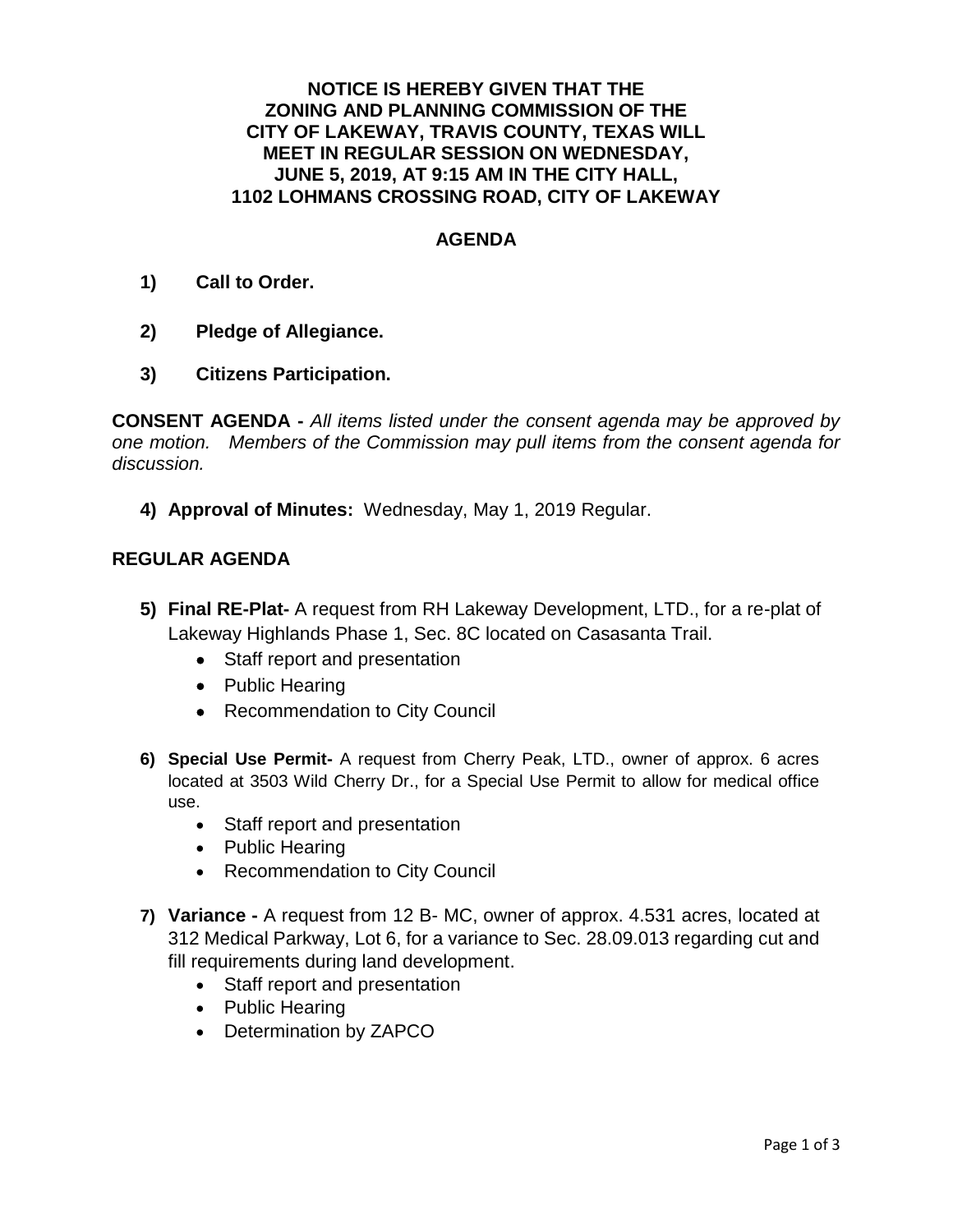- **8) Variance -** A request from Travis County, developer of Bee Creek Sports Complex, located at 4440 Bee Creek Road, for a variance to Sec. 28.09.013 regarding cut and fill requirements during land development.
	- Staff report and presentation
	- Public Hearing
	- Determination by ZAPCO
- **9) Variance** A request from Travis County, developer of Bee Creek Sports Complex, located at 4440 Bee Creek Road, for a variance to Sec. 28.09.007 regarding lighting requirements.
	- Staff report and presentation
	- Public Hearing
	- Determination by ZAPCO
- **10) Monument Sign-** A request from Akbar Bhaidani, owner of Suds Deluxe Car Wash and Lube, located at 1110 RR 620 N, for approval of a monument sign per Sec. 26.04.005 (a).
	- Staff report and presentation
	- Public Hearing
	- Determination by ZAPCO
- **11) Wall Sign-** A request from Akbar Bhaidani, owner of Suds Deluxe Car Wash and Lube, located at 1110 RR 620 N, for approval of a wall sign per Sec. 26.04.005 (b).
	- Staff report and presentation
	- Public Hearing
	- Determination by ZAPCO
- **12) Monument Sign-** A request from Equity Lakeway Investments, LLC., owner of 101 Medical Parkway, Unit 3-A, for approval of a multi-tenant monument sign per Sec. 26.04.005(a).
	- Staff report and presentation
	- Public Hearing
	- Determination by ZAPCO
- **13) Short-form Final Plat-** A request from Serene Hills, LTD., owner of approx. 9.259 acres of land located at 5201 Bee Creek Road, for approval of a Final Plat.
	- Administratively approved by staff per Sec. 28.02.004 of the Code of Ordinances.